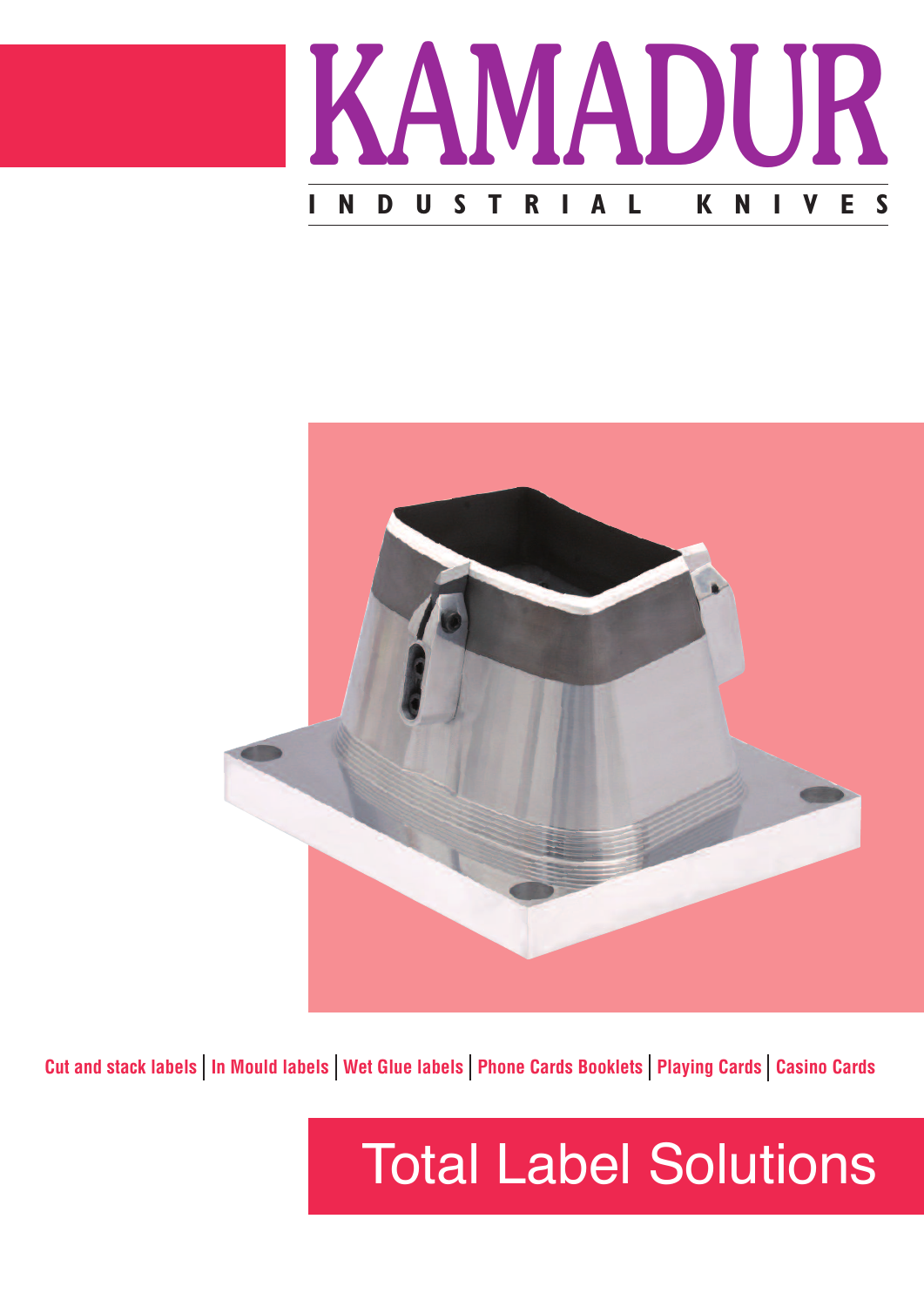### **Punching tools**

With over 20 years experience in the label printing and converting industry, Kamadur industrial knives knows what it's all about!

We understand the challenges and deadlines that you have to deal with every day. You can rely on us as your partner for all high quality die cutting and service requirements against competitive prices.

KAMADUR Total Label Solutions supplies precision punching tools for Blumer, Busch, Polar, PMC, Lombardi and various other brands of label converting machinery.







Depending on production runs and specifications of your material, Kamadur dies can be supplied with various crown qualities:

#### **Standard - Steel**

Output volume approx. 5 million labels between sharpening.

#### **LongLife - HSS**

Output volume approx. 15 million between sharpening. A very durable and wear resistant cutting tool: especially well suited for in-Mould labels.

#### **Genesis - Tungsten Carbide**

Output volume approx. 100 million labels between sharpening. Suitable for very large production runs.



Counter pressure dies are supplied with a counter pressure matrix pad

### **Artwork & Die Line Requirements**

Adobe Illustrator (Ai and PDF) and AutoCad (Dwg and DXF) formats can be used to produce your die cutting tools. Die functionality and outer geometry can be changed, manipulated and improved through our 3D simulations.

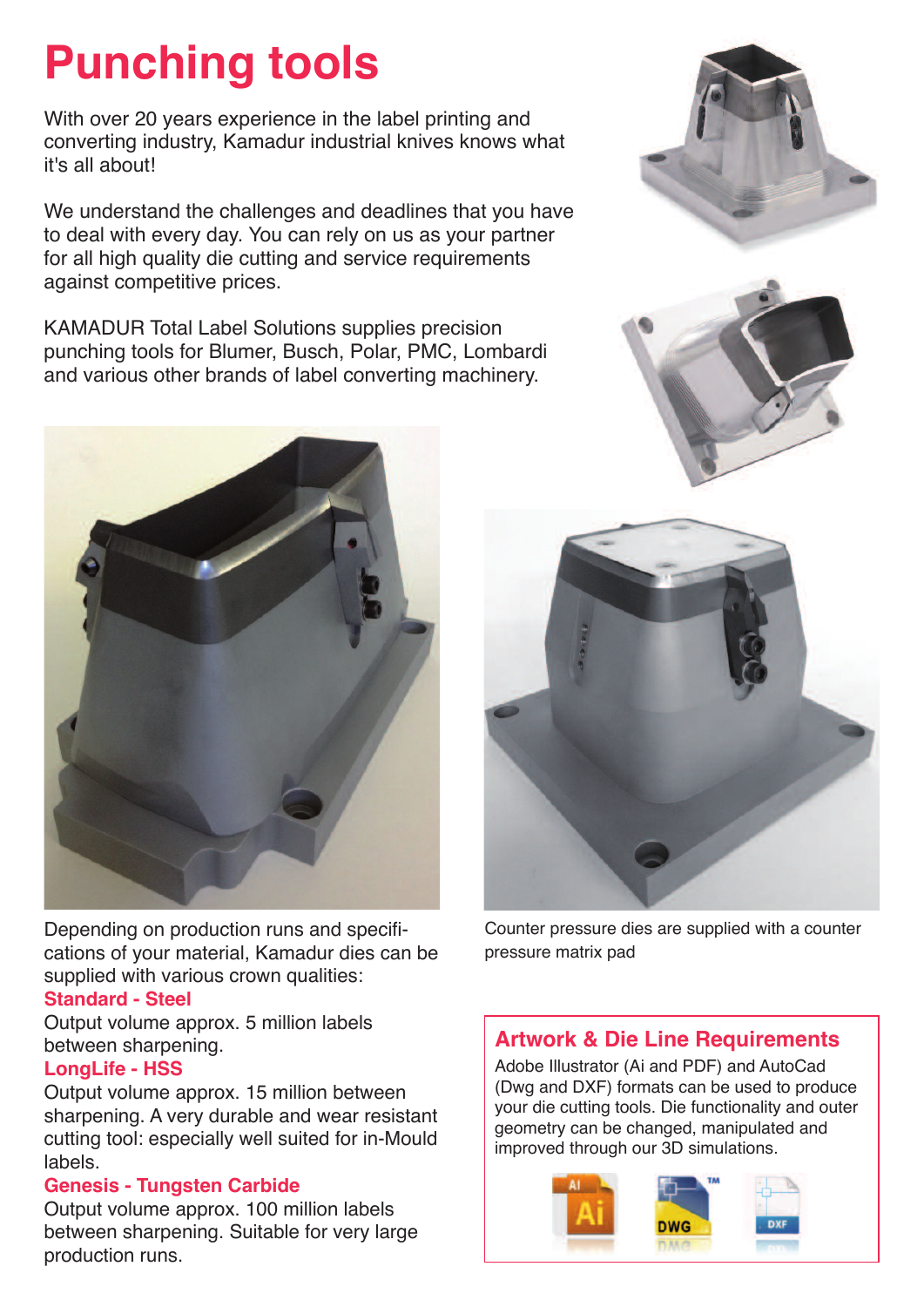## **Grinding & Sharpening Service**

KAMADUR Total Label Solutions offers a high quality grinding service for all label cutting dies at our European Service Centre.

With our advanced grindingmachines, we ensure your dies have the correct angle and sharpness. The waste slitter knives are sharpened and adjusted to the die.